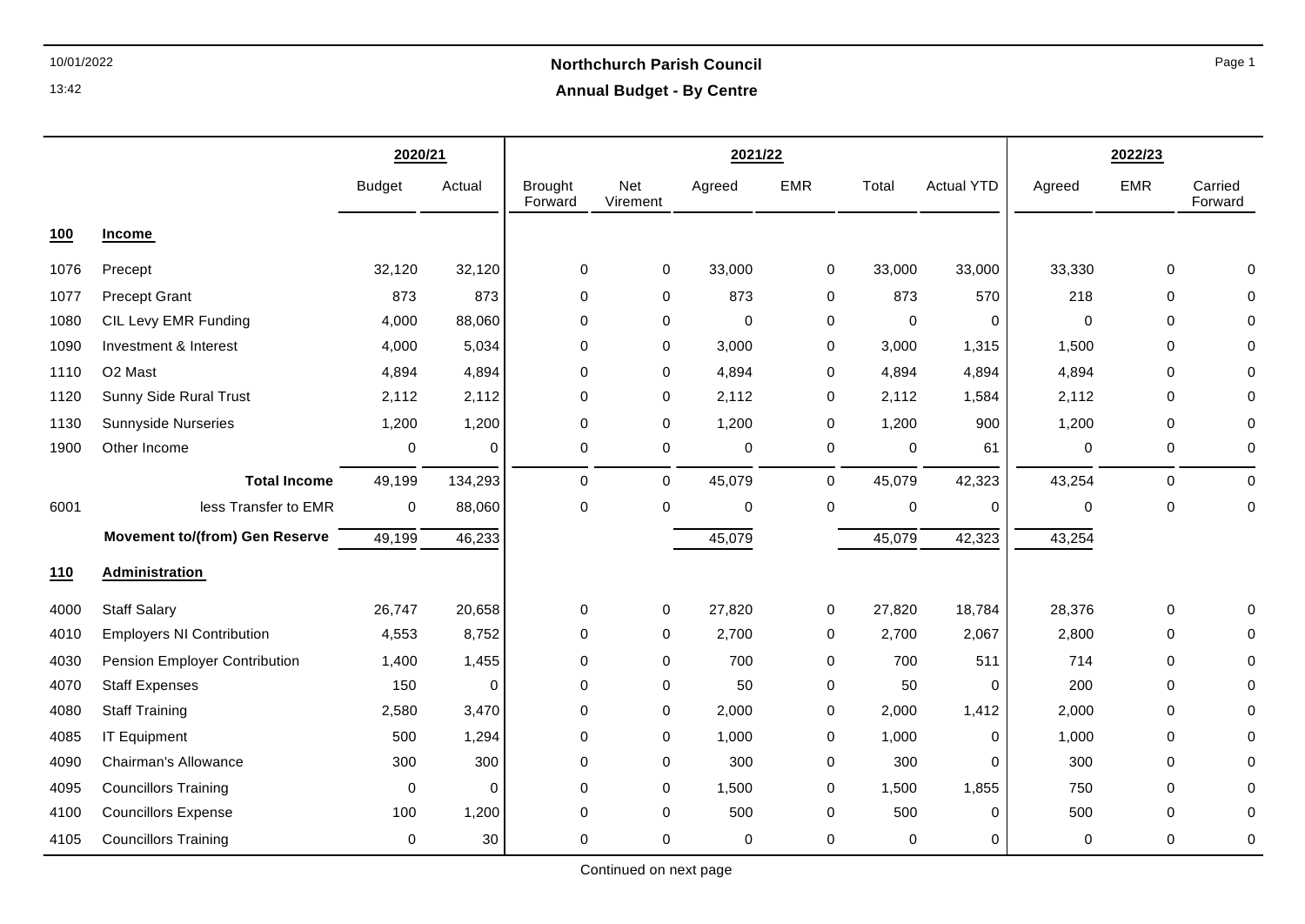## 10/01/2022 **Northchurch Parish Council Annual Budget - By Centre**

|      |                                        | 2020/21       |          |                           |                 | 2021/22   |             | 2022/23     |                   |           |             |                    |
|------|----------------------------------------|---------------|----------|---------------------------|-----------------|-----------|-------------|-------------|-------------------|-----------|-------------|--------------------|
|      |                                        | <b>Budget</b> | Actual   | <b>Brought</b><br>Forward | Net<br>Virement | Agreed    | <b>EMR</b>  | Total       | <b>Actual YTD</b> | Agreed    | <b>EMR</b>  | Carried<br>Forward |
| 4110 | <b>Bank Charges</b>                    | 0             | 18       | 0                         | 0               | 72        | 0           | 72          | 36                | 72        | $\mathbf 0$ | $\mathbf 0$        |
| 4120 | <b>Audit Fees</b>                      | 800           | 745      | 0                         | 0               | 800       | 0           | 800         | 850               | 900       | $\Omega$    | 0                  |
| 4130 | <b>Legal Fees</b>                      | 500           | 0        | $\Omega$                  | 0               | 200       | 0           | 200         | 0                 | 1,000     | $\Omega$    | $\Omega$           |
| 4140 | <b>Subscriptions &amp; Memberships</b> | $\mathbf 0$   | 1,457    | 0                         | 0               | 1,000     | 0           | 1,000       | 1,003             | 1,000     | $\mathbf 0$ | $\mathbf 0$        |
| 4150 | Insurance                              | 1,700         | 1,589    | $\mathbf 0$               | 0               | 1,600     | 0           | 1,600       | 1,774             | 1,774     | $\Omega$    | $\mathbf 0$        |
| 4160 | <b>Stationery &amp; Postage</b>        | 530           | 364      | 0                         | 0               | 200       | 0           | 200         | 396               | 500       | $\Omega$    | $\mathbf 0$        |
| 4170 | Telephone                              | 740           | 604      | 0                         | 0               | 816       | 0           | 816         | 162               | 150       | $\mathbf 0$ | 0                  |
| 4180 | <b>IT Support</b>                      | 200           | 960      | 0                         | 0               | 250       | 0           | 250         | 0                 | 250       | $\Omega$    | 0                  |
| 4200 | <b>Grants and Donations</b>            | 4,000         | 6,560    | 0                         | 0               | 6,000     | $\mathbf 0$ | 6,000       | 2,100             | 4,000     | $\Omega$    | $\mathbf 0$        |
| 4220 | Electricity                            | 2,000         | 2,204    | 0                         | 0               | 2,000     | $\mathbf 0$ | 2,000       | 0                 | 0         | $\Omega$    | $\mathbf 0$        |
| 4230 | <b>Hall Hire</b>                       | 200           | 0        | $\mathbf 0$               | 0               | 200       | 0           | 200         | 390               | 400       | 0           | $\mathbf 0$        |
| 4240 | <b>Administration Costs</b>            | 2,400         | 2,400    | 0                         | 0               | 2,400     | 0           | 2,400       | 1,528             | 1,000     | $\Omega$    | 0                  |
| 4250 | Maintenance                            | 120           | 0        | 0                         | 0               | 0         | 0           | $\mathbf 0$ | $\Omega$          | 0         | 0           | 0                  |
|      | <b>Overhead Expenditure</b>            | 49,520        | 54,059   | $\mathbf 0$               | 0               | 52,108    | 0           | 52,108      | 32,867            | 47,686    | $\mathbf 0$ | $\mathbf 0$        |
|      | <b>Movement to/(from) Gen Reserve</b>  | (49, 520)     | (54,059) |                           |                 | (52, 108) |             | (52, 108)   | (32, 867)         | (47, 686) |             |                    |
| 140  | <b>Allotments</b>                      |               |          |                           |                 |           |             |             |                   |           |             |                    |
| 1400 | <b>Rent Received - Allotment</b>       | 2,600         | 2,729    | 0                         | 0               | 3,000     | 0           | 3,000       | 2,582             | 2,815     | $\mathbf 0$ | $\mathbf 0$        |
| 1410 | Water re-charge                        | 1,000         | 1,007    | 0                         | 0               | 1,000     | 0           | 1,000       | 1,897             | 1,200     | 0           | 0                  |
|      | <b>Total Income</b>                    | 3,600         | 3,736    | 0                         | 0               | 4,000     | 0           | 4,000       | 4,479             | 4,015     | $\mathbf 0$ | $\mathbf 0$        |
| 4250 | Maintenance                            | 200           | 237      | 0                         | 0               | 1,200     | $\mathbf 0$ | 1,200       | 158               | 3,600     | $\Omega$    | $\mathbf 0$        |
| 4400 | Water - Allotment                      | 1,500         | 2,282    | 0                         | 0               | 2,200     | 0           | 2,200       | 3,745             | 2,500     | $\mathbf 0$ | $\mathbf 0$        |
|      | <b>Overhead Expenditure</b>            | 1,700         | 2,519    | 0                         | 0               | 3,400     | 0           | 3,400       | 3,903             | 6,100     | $\Omega$    | $\mathbf 0$        |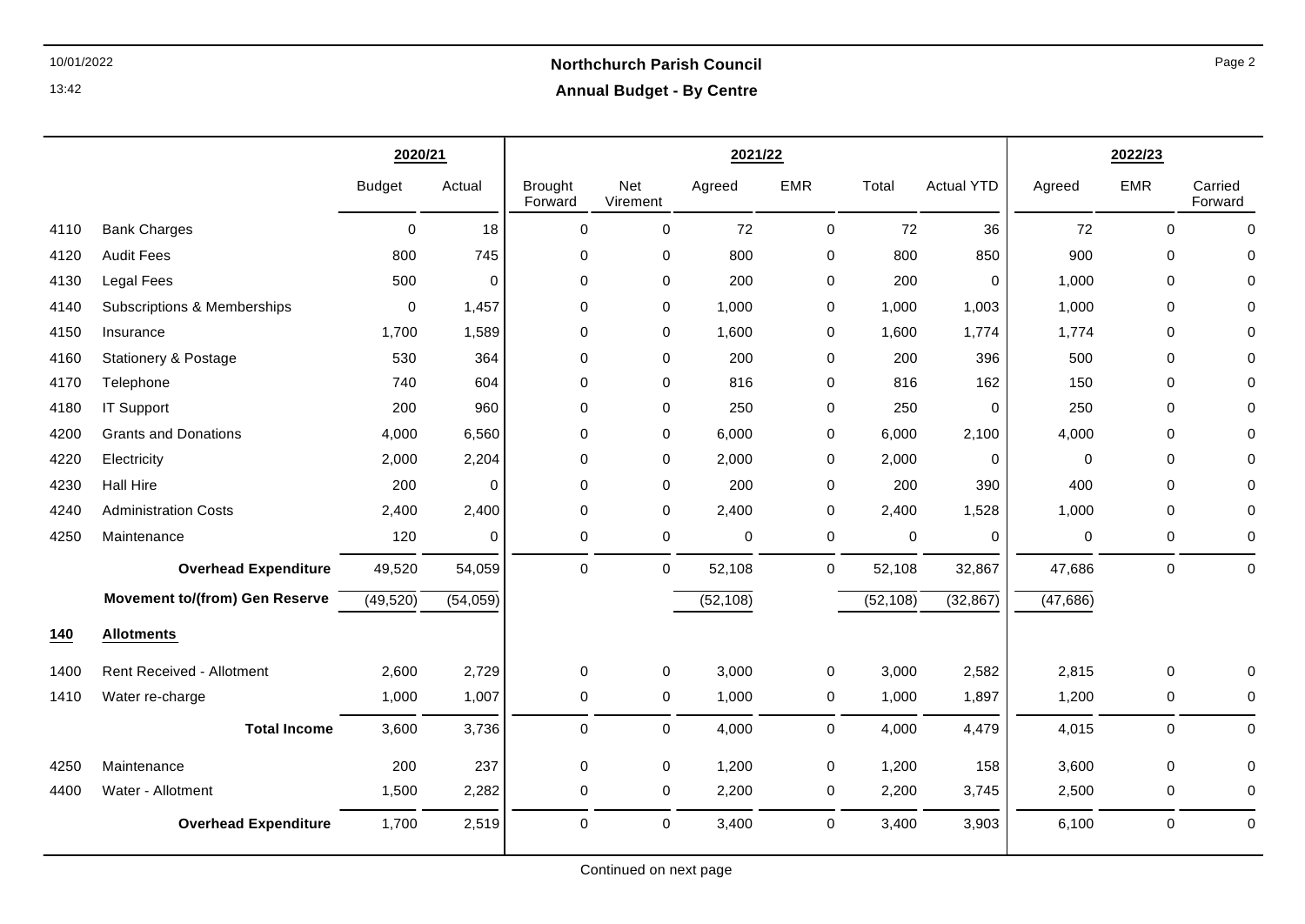# 10/01/2022 **Northchurch Parish Council Annual Budget - By Centre**

|      |                                       | 2020/21       |             |                           |                 | 2021/22     |             | 2022/23     |                   |             |             |                    |
|------|---------------------------------------|---------------|-------------|---------------------------|-----------------|-------------|-------------|-------------|-------------------|-------------|-------------|--------------------|
|      |                                       | <b>Budget</b> | Actual      | <b>Brought</b><br>Forward | Net<br>Virement | Agreed      | <b>EMR</b>  | Total       | <b>Actual YTD</b> | Agreed      | <b>EMR</b>  | Carried<br>Forward |
|      | <b>Movement to/(from) Gen Reserve</b> | 1,900         | 1,216       |                           |                 | 600         |             | 600         | $\overline{576}$  | (2,085)     |             |                    |
| 150  | <b>Recreation Ground</b>              |               |             |                           |                 |             |             |             |                   |             |             |                    |
| 1500 | Football Pitch/Sports Income          | 400           | 395         | 0                         | $\overline{0}$  | 400         | 0           | 400         | 300               | 400         | $\mathbf 0$ | 0                  |
|      | <b>Total Income</b>                   | 400           | 395         | 0                         | 0               | 400         | 0           | 400         | 300               | 400         | 0           | $\mathbf 0$        |
| 4250 | Maintenance                           | 9.600         | 9,617       | $\mathbf 0$               | $\pmb{0}$       | 6,600       | 0           | 6,600       | 3,596             | 4,450       | $\Omega$    | $\mathbf 0$        |
| 4500 | <b>Grass Cutting</b>                  | 3,650         | 6,000       | $\mathbf 0$               | 0               | 3,000       | 0           | 3,000       | 3,000             | 3,000       | $\Omega$    | $\mathbf 0$        |
| 4510 | Gate Locking                          | 420           | 740         | $\mathbf 0$               | 0               | 900         | 0           | 900         | 1,175             | 900         | 0           | $\mathbf 0$        |
|      | <b>Overhead Expenditure</b>           | 13,670        | 16,357      | $\mathbf 0$               | $\mathbf 0$     | 10,500      | $\mathbf 0$ | 10,500      | 7,771             | 8,350       | 0           | $\mathbf 0$        |
|      | 150 Net Income over Expenditure       | $-13,270$     | $-15,962$   | 0                         | 0               | $-10,100$   | 0           | $-10,100$   | $-7,471$          | $-7,950$    | 0           | $\mathbf 0$        |
| 6000 | plus Transfer from EMR                | $\mathbf 0$   | $\mathbf 0$ | $\mathbf 0$               | 0               | $\mathbf 0$ | 0           | 0           | 546               | $\mathbf 0$ | $\mathbf 0$ | $\mathbf 0$        |
|      | <b>Movement to/(from) Gen Reserve</b> | (13,270)      | (15,962)    |                           |                 | (10, 100)   |             | (10, 100)   | (6, 925)          | (7,950)     |             |                    |
| 160  | <b>Open Spaces</b>                    |               |             |                           |                 |             |             |             |                   |             |             |                    |
| 1100 | <b>HCC Grass Cutting</b>              | $\Omega$      | 3,001       | $\mathbf 0$               | 0               | 3,000       | 0           | 3,000       | 3,066             | 3,066       | $\mathbf 0$ | $\Omega$           |
| 1600 | Open Spaces Income                    | 16,099        | 16,211      | $\mathbf 0$               | $\mathbf 0$     | 16,099      | 0           | 16,099      | 21,899            | 16,099      | $\mathbf 0$ | 0                  |
| 1610 | <b>Warden Services</b>                | 4,540         | 4,429       | 0                         | $\mathbf 0$     | 4,540       | 0           | 4,540       | 4,540             | 4,711       | 0           | 0                  |
| 1650 | Parish Paths Income                   | 1,000         | $\mathbf 0$ | $\mathbf 0$               | $\mathbf 0$     | 0           | 0           | 0           | 0                 | 1,000       | 0           | 0                  |
|      | <b>Total Income</b>                   | 21,639        | 23,641      | $\pmb{0}$                 | 0               | 23,639      | 0           | 23,639      | 29,505            | 24,876      | 0           | $\mathbf 0$        |
| 4250 | Maintenance                           | 2,000         | 3,677       | $\mathbf 0$               | $\mathbf 0$     | 2,000       | 0           | 2,000       | 3,271             | 6,500       | 0           | 0                  |
| 4290 | Sundries                              | 0             | 118         | $\mathbf 0$               | $\mathbf 0$     | 0           | 0           | $\mathbf 0$ | 0                 | 50          | $\Omega$    | 0                  |
| 4600 | <b>Bus Shelters</b>                   | 100           | 180         | $\mathbf 0$               | 0               | 100         | 0           | 100         | 162               | 144         | 0           | 0                  |

Page 3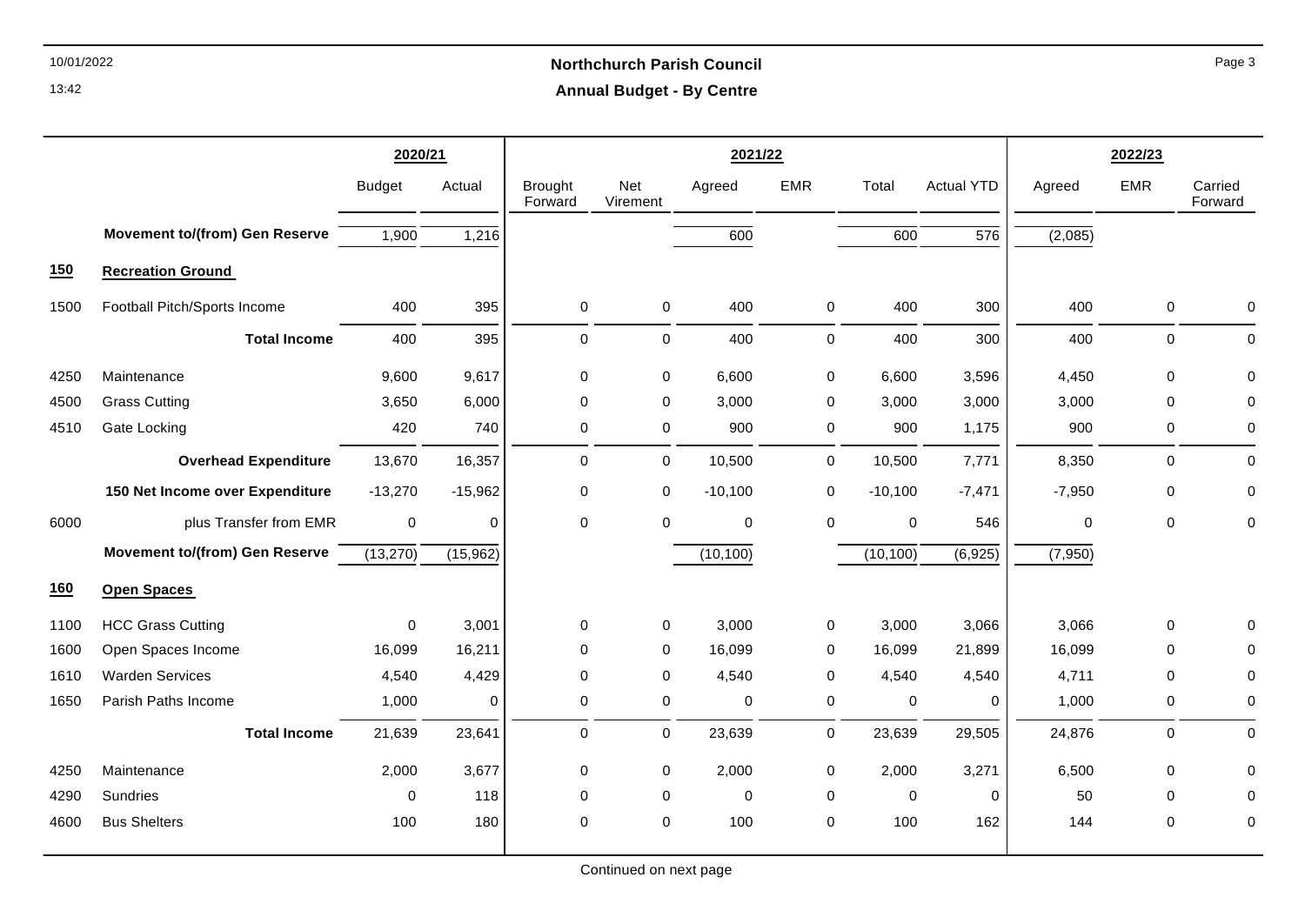## 10/01/2022 **Northchurch Parish Council Annual Budget - By Centre**

|      |                                       | 2020/21       |          |                           |                 | 2021/22     |             | 2022/23     |                   |             |              |                    |
|------|---------------------------------------|---------------|----------|---------------------------|-----------------|-------------|-------------|-------------|-------------------|-------------|--------------|--------------------|
|      |                                       | <b>Budget</b> | Actual   | <b>Brought</b><br>Forward | Net<br>Virement | Agreed      | <b>EMR</b>  | Total       | <b>Actual YTD</b> | Agreed      | <b>EMR</b>   | Carried<br>Forward |
| 4610 | <b>Street Lamps</b>                   | 2,000         | 0        | 0                         | 0               | 2,000       | $\mathbf 0$ | 2,000       | 1,845             | 0           | $\mathbf 0$  | $\mathbf 0$        |
| 4620 | Cemeteries                            | 1,000         | 0        | 0                         | 0               | 1,000       | 0           | 1,000       | 0                 | 3,500       | $\Omega$     | $\mathbf 0$        |
| 4630 | Wildflower Verge                      | 0             | 0        | $\mathbf 0$               | 0               | 3,000       | $\mathbf 0$ | 3,000       | 0                 | 3,000       | $\mathbf 0$  | $\mathbf 0$        |
|      | <b>Overhead Expenditure</b>           | 5,100         | 3,975    | $\Omega$                  | 0               | 8,100       | $\mathbf 0$ | 8,100       | 5,278             | 13,194      | $\mathbf{0}$ | $\mathbf 0$        |
|      | <b>Movement to/(from) Gen Reserve</b> | 16,539        | 19,666   |                           |                 | 15,539      |             | 15,539      | 24,228            | 11,682      |              |                    |
| 170  | Playground                            |               |          |                           |                 |             |             |             |                   |             |              |                    |
| 4250 | Maintenance                           | 2,000         | 2,000    | $\mathbf 0$               | 0               | 4,000       | $\mathbf 0$ | 4,000       | 1,838             | 4,100       | $\mathbf{0}$ | $\mathbf 0$        |
| 4700 | Safety Checks                         | 2,748         | 0        | 0                         | 0               | 2,000       | 0           | 2,000       | 1,754             | 500         | 0            | 0                  |
|      | <b>Overhead Expenditure</b>           | 4,748         | 2,000    | $\mathbf 0$               | 0               | 6,000       | $\mathbf 0$ | 6,000       | 3,592             | 4,600       | $\Omega$     | $\mathbf 0$        |
|      | <b>Movement to/(from) Gen Reserve</b> | (4, 748)      | (2,000)  |                           |                 | (6,000)     |             | (6,000)     | (3, 592)          | (4,600)     |              |                    |
| 180  | <b>CIL Projects</b>                   |               |          |                           |                 |             |             |             |                   |             |              |                    |
| 1080 | CIL Levy EMR Funding                  | $\mathbf 0$   | 0        | $\pmb{0}$                 | 0               | $\pmb{0}$   | $\mathbf 0$ | 0           | 159,147           | $\mathbf 0$ | $\mathbf 0$  | $\mathbf 0$        |
|      | <b>Total Income</b>                   | $\mathbf 0$   | $\Omega$ | 0                         | 0               | $\mathbf 0$ | $\mathbf 0$ | 0           | 159,147           | $\mathbf 0$ | $\mathbf{0}$ | $\Omega$           |
| 4190 | <b>External CiL Project</b>           | $\mathbf 0$   | 0        | 0                         | 0               | 0           | $\mathbf 0$ | 0           | 30,000            | 0           | 0            | $\mathbf 0$        |
|      | <b>Overhead Expenditure</b>           | $\mathbf 0$   | 0        | 0                         | 0               | 0           | $\mathbf 0$ | 0           | 30,000            | $\mathbf 0$ | $\mathbf 0$  | $\mathbf 0$        |
|      | 180 Net Income over Expenditure       | $\mathbf 0$   | 0        | 0                         | 0               | $\pmb{0}$   | $\pmb{0}$   | 0           | 129,147           | 0           | $\mathbf 0$  | $\mathbf 0$        |
| 6000 | plus Transfer from EMR                | $\pmb{0}$     | 0        | 0                         | 0               | $\mathbf 0$ | $\pmb{0}$   | $\mathbf 0$ | 30,000            | 0           | $\mathbf 0$  | $\mathbf 0$        |
| 6001 | less Transfer to EMR                  | 0             | 0        | 0                         | 0               | 0           | 0           | 0           | 159,147           | 0           | $\Omega$     | 0                  |
|      | <b>Movement to/(from) Gen Reserve</b> | $\mathbf 0$   | $\Omega$ |                           |                 | $\mathbf 0$ |             | $\mathbf 0$ | $\mathbf 0$       | 0           |              |                    |
| 999  | <b>VAT Data</b>                       |               |          |                           |                 |             |             |             |                   |             |              |                    |

Page 4